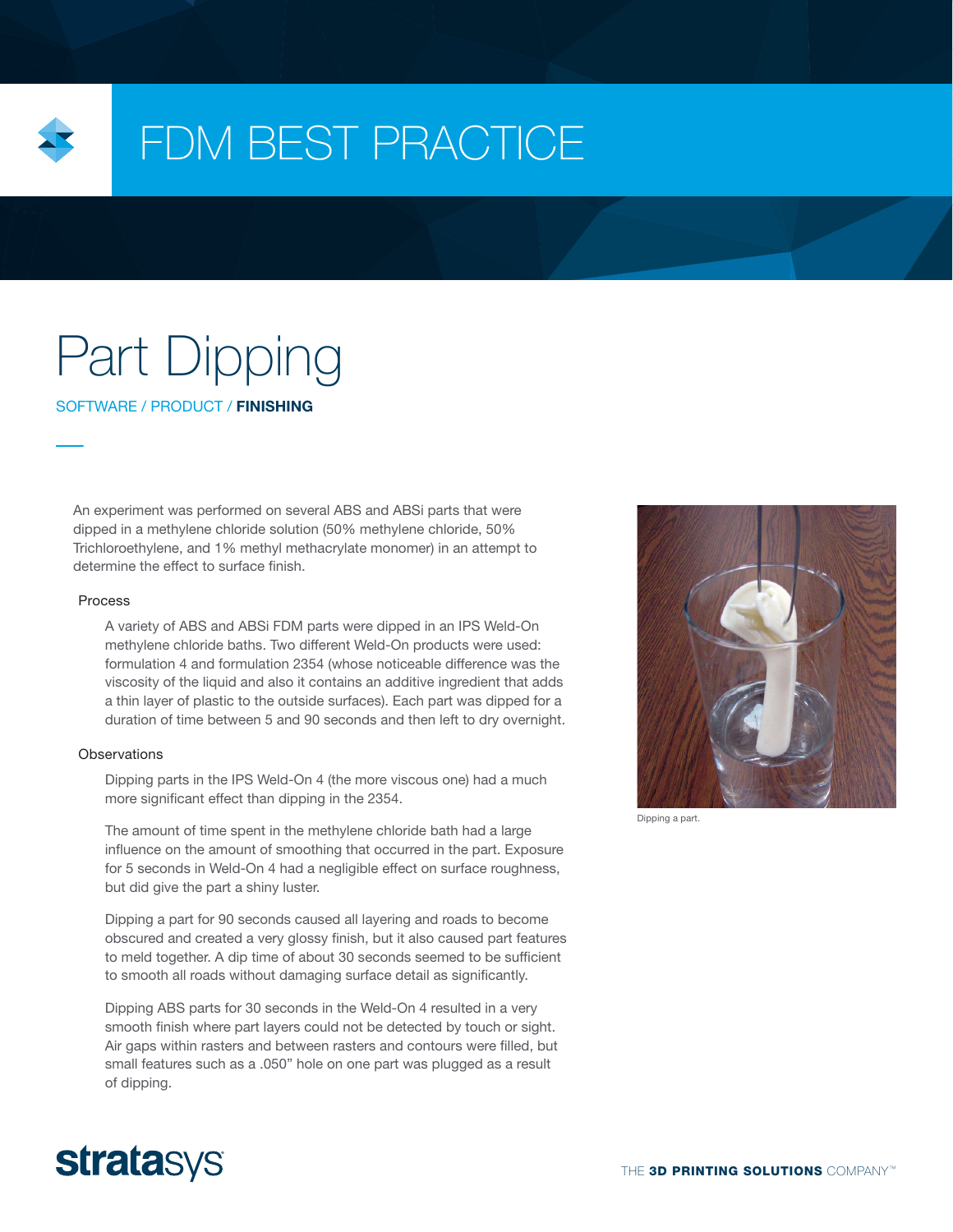Similar dipping of ABSi parts resulted in a very smooth finish where layers could not be detected by touch. Walls with only one road became optically clear and layering could not be discerned by sight. Walls with more than one road saw only moderate improvements in translucence and layering remained visible, as the chemical probably was not able to penetrate between walls to affect internal roads.

Measurements were performed on one ABSI open-faced box with varying wall thickness before and after dipping. The wall thickness on each side increased by about .002" to .003" to as a result of dipping. It is unknown what effect this dipping has on the strength of a part.

#### Conclusion

Dipping ABS and ABSi parts in a methylene chloride solution has potential as a quick and easy way of improving the surface finish of FDM parts. The benefits of this method seem to be:

- 1. Smoothes out layering
- 2. Fills in gaps between rasters and contours, and 3) improves translucence of thin ABSi parts. This dipping seems to be very well suited for applications such as finishing hearing aide shells in which a thin walled part with limited feature detail is required to have a smooth, non-porous surface.

#### NOTE

Recently after the dipping process has been performed, some parts have been becoming cloudy while drying. It is not known as to why this is happening. Some theories as to possible reasons for cloudy surface finishes are contaminated solutions and environmental issues such as temperature and humidity. Also keep in mind that these chemicals have strong vapors and should be used in well-vented areas.

#### **Resources**

The Weld –on product is available through IPS Corporation P.O. Box 379 17109 S. Main St. Gardena, CA 90248

*Or*

455 W. Victoria St. Compton, CA Phone: (310) 898-3300

Also check with your local plastic supply company for availability.